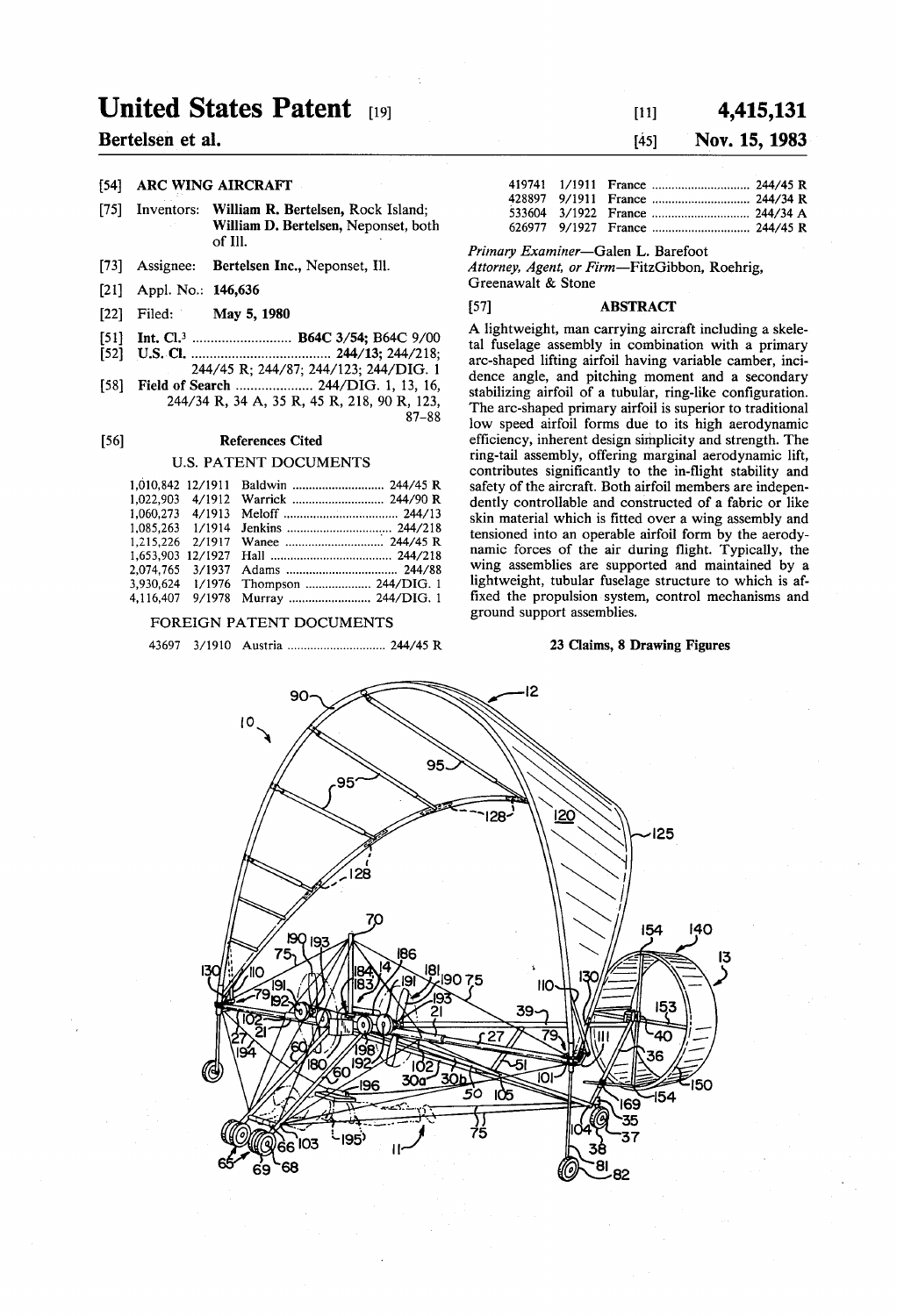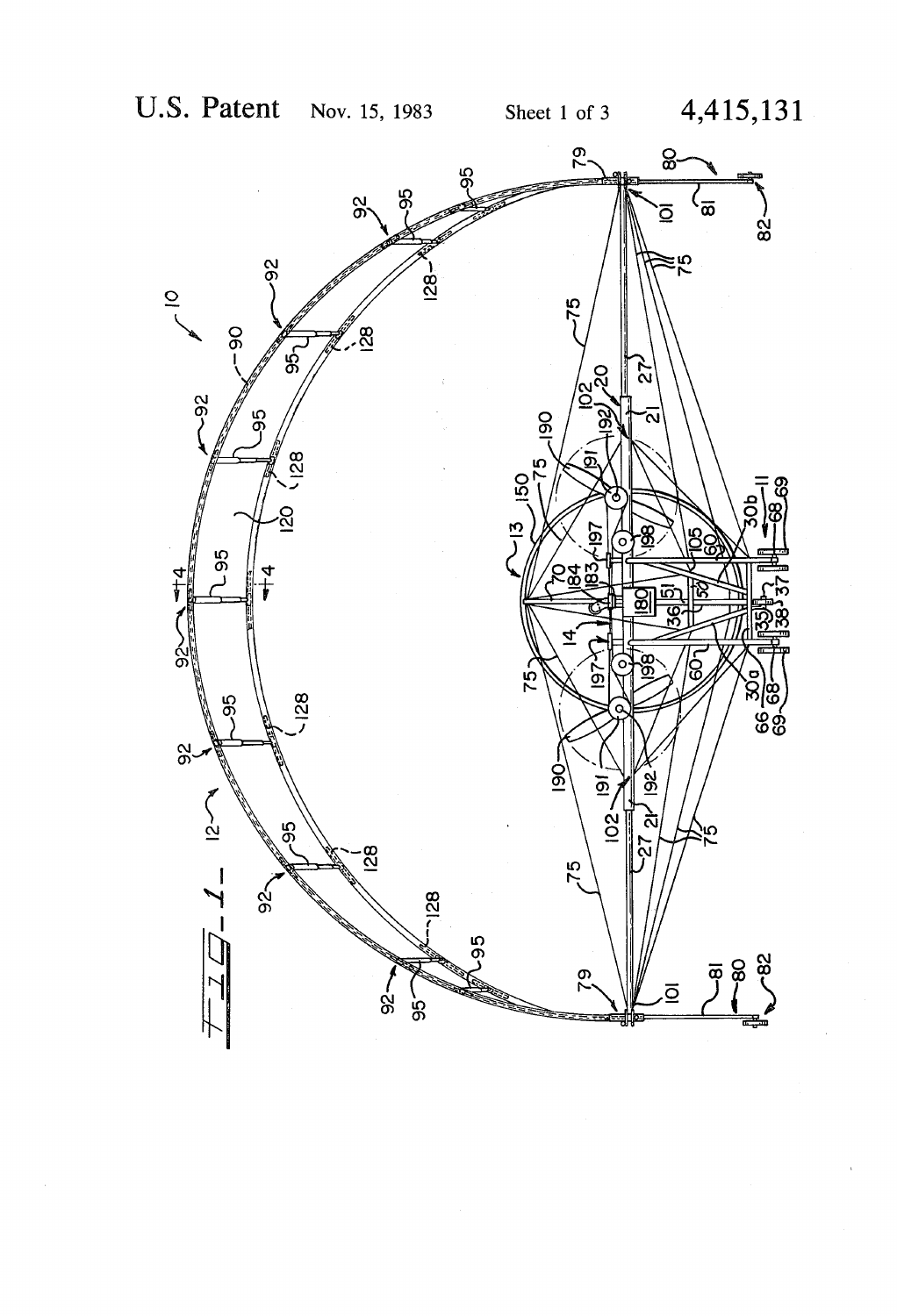$\bar{\beta}$ 

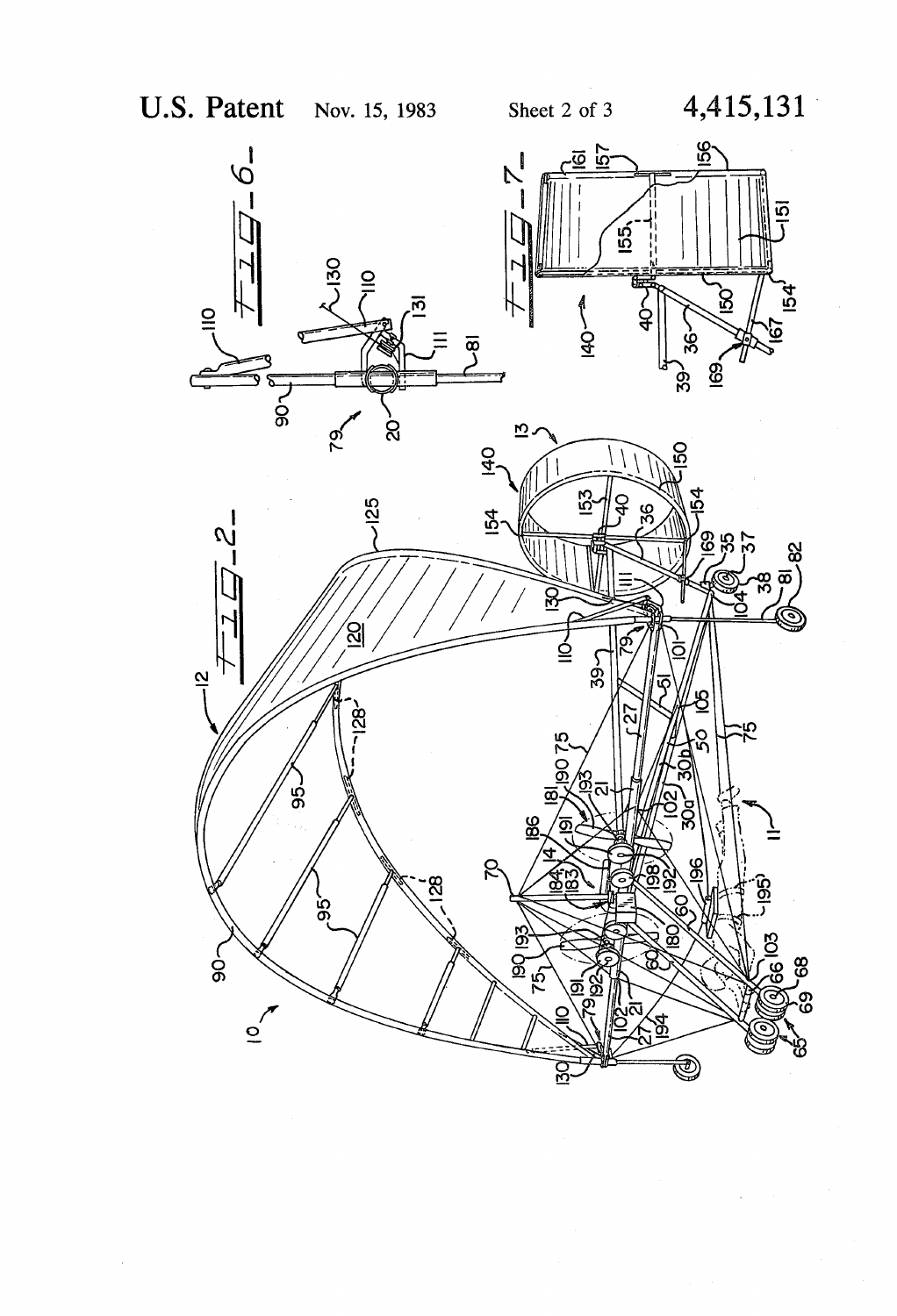



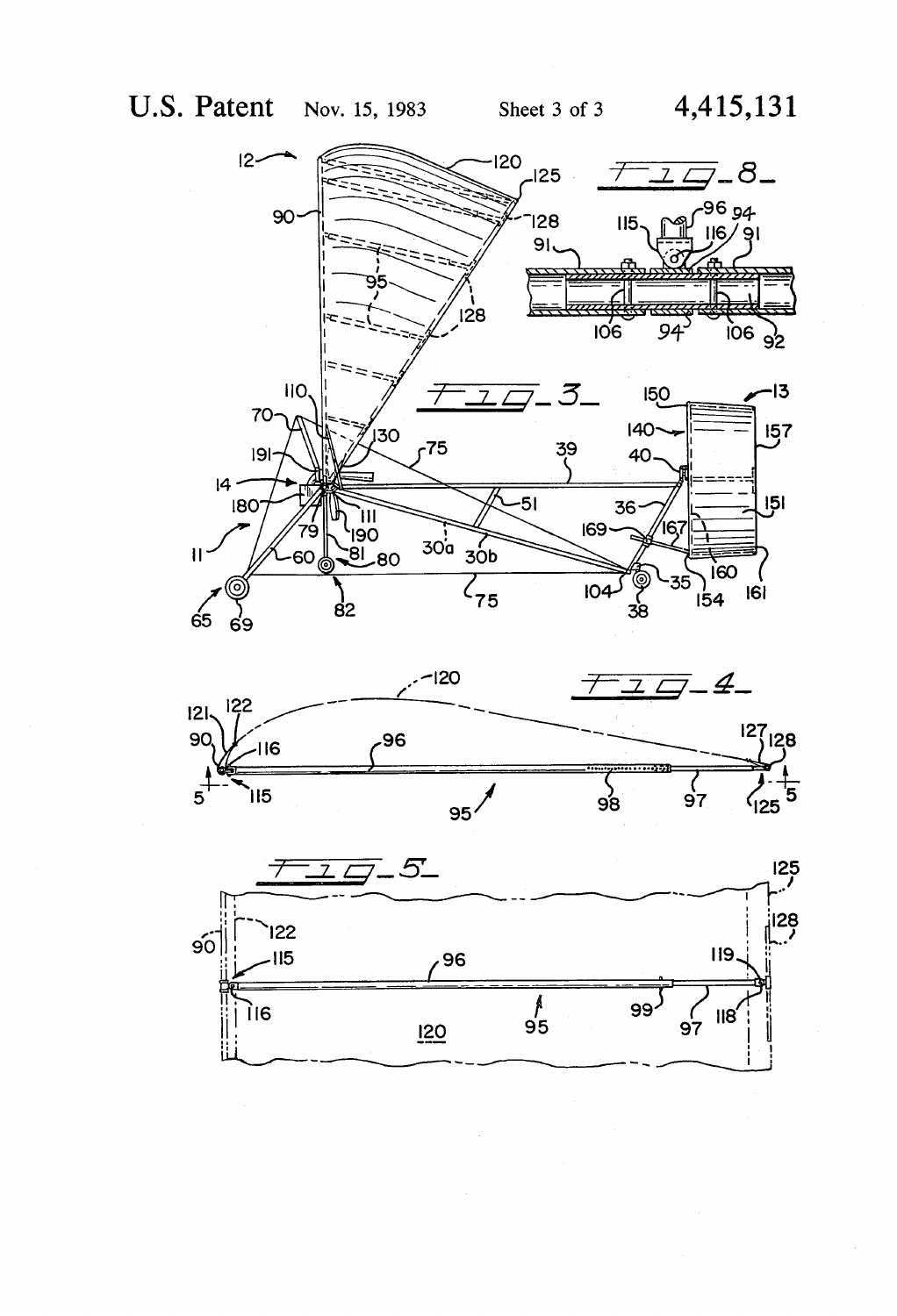10

15

#### ARC WING AIRCRAFT

#### BACKGROUND OF THE INVENTION

The present invention relates in general to aircraft, and in particular, to lightweight, portable aircraft hav ing improved flight, safety, and construction character istics. More specifically, this invention relates to an improved aircraft including a primary, arc-shaped lift-<br>ing airfoil in combination with a secondary stabilizing airfoil assembly, both supported and fixed relative to each other by a tubular fuselage assembly.

The airfoil assemblies are constructed of a fabric or like skin material tensioned over an adjustable wing frame and utilize the dynamic forces of the air during flight to bias stretch the wing skin into the desired wrinkle-free airfoil configuration.

The invention herein disclosed provides an adjustable, lightweight, tensioned fabric structure which increased strength, high lift potential and superior aerodynamic properties.

Numerous different configurations of lightweight, low speed aircraft have been proposed in the prior art, but these designs have failed to obtain optimum flight <sup>25</sup><br>and safety characteristics.

Typically, prior art devices have utilized traditional wing airfoil shapes to supply the aerodynamic lift neces sary for sustained flight. Such prior craft have em ployed expensive, complex, and often dangerously frag- 30 ile construction and design techniques in order to obtain light weight. In addition, known techniques have often required substantial expenditures of time and effort to assemble and disassemble them, and yet have not always provided a sturdy, lightweight aircraft capable of effec 35 tive operation.

To overcome these shortcomings, some prior art aircraft have had to sacrifice desirable flight capabilities and characteristics in order to achieve the objective of weight at the expense of performance and strength, have, of necessity, compromised the overall safety of the aircraft in addition to its ruggedness and simplicity of design.

I'm present invention, however, due to its innovative 45 design, and methods of contruction, makes it possible to construct a ligthweight and inexpensive aircraft, overcoming the deficiencies present in most prior art devices. Not only is the structure of simple construction, vices. Not only is the structure of simple construction, minimizing maintenance and expense, but it is also in 50 herently safe and rugged as well. The arc-shaped, fabric strength in addition to inherent pitch and spiral stability without deleterious wing-fuselage joints present in conventional foil designs. Substantial wing end plate ef. 55 fects, stall stability and resistance to downward wing loading, most often applied by wing gusts or currents, are also properties inherent in this design, but typically unfound in the prior air for an aircraft of comparable weight and simplicity. 60

efficiency far superior to other similar devices previously disclosed. The arc-like configuration of the invention utilizes a relatively short wing span, requiring mini lift and minimizing aerodynamic drag and other deleterious properties present in more traditional wing de signs. An example of an arc-like configuration of the mal storage and transportation area, while offering high 65

prior art not capable of the improved results of the invention is disclosed in U.S. Pat. No. 3,572,614 issued to William R. Bertelsen on March 30, 1971.

### SUMMARY OF THE INVENTION

It is, therefore, an object of this invention to provide an improved lightweight, low speed aircraft.

A further object of this invention is to optimize the flight and aerodynamic properties of lightweight, low speed aircraft.

Another object of this invention is to minimize initial costs and expenses incurred in subsequent usage and maintainance of lightweight, low speed aircraft.<br>A still further object of this invention is to simplify

the construction of lightweight aircraft, thereby affording ease of assembly, disassembly and repair thereof.

20 age of lightweight, low speed aircraft. Still another object of this invention is to minimize the effort and space required in transportation and stor

Another object of this invention is to optimize the safety of aircraft, during all flight conditions while maintaining overall lightweight, portability and supe rior flight characteristics.

A further object of this invention is to optimize the available aerodynamic adjustments of lightweight air craft both prior to and during flight.

A still further object of this invention is to minimize the design complexity of lightweight aircraft, thereby affording manufacturing economy and simplicity.

These and other objects are attained in accordance with the present invention wherein there is provided a lightweight aircraft having a tubular fuselage in combi nation with a primary arc-like lifting airfoil and a sec ondary stabilizing control airfoil having a ring-like con figuration.

40 members constructed of fabric or other like skin mate The frame components are assembled using a light-weight, high strength, tubular material with the airfoil rial affixed to the eliptical plan form air foil frame. The near zero thickness foil material assumes the desired wrinkle free foil shape when tensioned by the dynamic forces of the air resulting in a stallproof airfoil having high lift, low drag and powerful pitch stability. This novel design and construction method yields an ex-<br>tremely lightweight and economical aircraft having exceptional flight behavior and functional characteristics without many of the deleterious aspects of conven tional airfoil shapes.

The exact manner in which the foregoing and other advantages and objects are attained in practice will become more clearly apparent when reference is made to the following detailed description of the preferred embodiment of the invention set forth by way of exam ple and shown in the accompanying drawings wherein like reference numerals indicate corresponding parts throughout.

#### DESCRIPTION OF THE DRAWINGS

Further objects of this invention, together with addi tional features contributing thereto, will be apparent from the following description of several embodiments of the invention when read in conjunction with the accompanying drawings wherein:

FIG. 1 is a frontal plan view showing the aircraft of the invention in an operative position;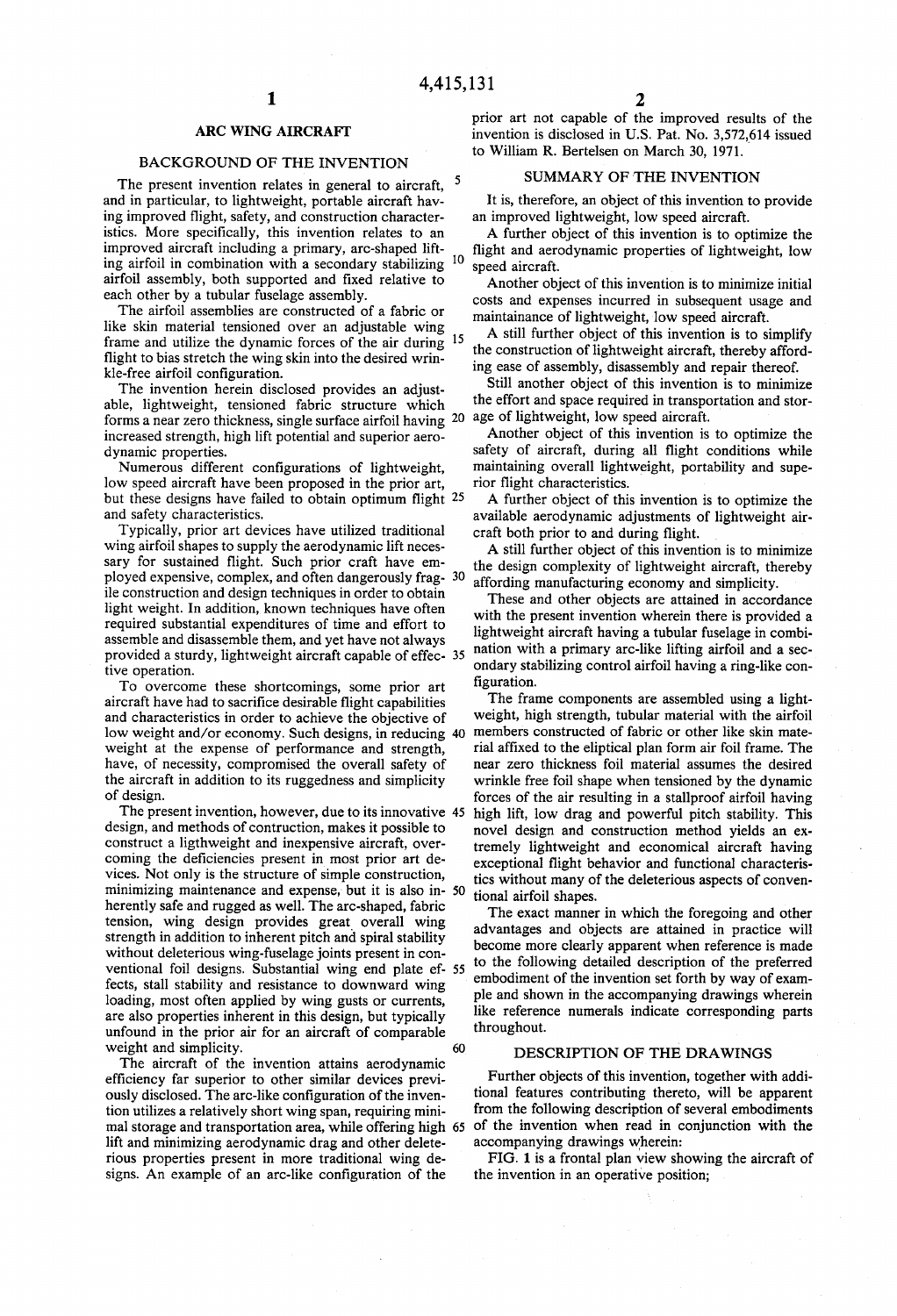FIG. 2 is a side and frontal perspective view showing the aircraft of the invention in an operative position with the pilot shown therein;

FIG. 3 is a side plan view of the aircraft shown in an operative position with portions thereof shown in phan-5 tom:

FIG. 4 is a side, partially sectional plan view of the airfoil assembly of the invention taken along lines 4-4 of FIG.  $1$ :

FIG. 5 is a fragmentary bottom plan view of the 10 airfoil of the invention taken along lines 5-5 of FIG. 4 with portions thereof shown in phantom;

FIG. 6 is a fragmentary plan view of a portion of the wing tip connection of the aircraft of the invention;

FIG. 7 is a fragmentary side plan view of the tail 15 assembly of the invention with portion thereof shown in phantom; and

FIG. 8 is a top sectional view of a portion of the composite leading edge tube showing the leading edge components in a linked and operative position.

### DESCRIPTION OF THE PREFERRED **EMBODIMENT**

Referring now to the drawings in greater detail, in FIG. 1, there is shown a frontal plan view of an aircraft 25 with the components thereof illustrated in operable position. The aircraft shown therein, generally designated 10, includes a tubular fuselage, and ground support assembly 11, in combination with a semi-circular, arc-like, primary airfoil assembly 12, a secondary, stabi- 30 lizing ring tail assembly 13, and a power system 14 adapted to supply propulsive force sufficient to enable sustained flight.

The fuselage assembly 11 is constructed of a lightweight, high strength, tubular material of varying diam- 35 tail support apparatus and their junction serves as a eters in combination with high strength, aerodynamic tension cables. The fuselage functions primarily as a base apparatus, supporting and maintaining the other elements of the aircraft, such as the primary lifting airfoil assembly 12, the tail airfoil assembly 13, the propul- 40 sion system 14, and the ground support assemblies. The primary element of the fuselage assembly is a main fuselage spar 20, positioned having an axis substantially perpendicular to a line approximating the intended line of flight of the aircraft and horizontal to the ground 45 ing to their overall strength and rigidity. A similar when the aircraft is viewed at rest, in an upright and operative position, as shown in FIGS. 1, 2 and 3.

The main frame spar 20, as shown in FIGS. 1, 2 and 3, is a composite tube structure, constructed of two sizes of tubular material having differing diametric dimen- 50 sions. The larger diameter tubing  $21$  is located at the center of the composite main spar 20 and extends outwardly an equivalent distance in both directions, to points approximately midway between the center and ends of the main spar. At the outermost ends of the 55 larger diameter frame spar component 21 are inserted the smaller diameter main frame spar component tubes 27, which have an outer diameter substantially the same as the inner diameter of the larger spar component 21. These smaller tubular spar components are removeably 60 inserted into the larger main spar tube and extend an equivalent distance out of and away therefrom, thus determining the wing span dimensions of the aircraft.

Originating at points an equal distance on either side of the center of the main frame spar 20 and extending 65 rearwardly and downwardly therefrom, are two rear fuselage support tubes, 30a and 30b, having cross sectional diameters significantly smaller than that of the

main frame spar 20, as shown in FIGS. 1, 2 and 3. These smaller rear fuselage support tubes extend back, meet, and are fixedly joined, by a welded or other suitable connection, at a point corresponding to the position where the rearward ground support wheel assembly 35 is affixed to the aircraft fuselage assembly 11, as shown in FIGS. 1, 2 and 3. These rear fuselage tubes comprise the lower portion of the aircraft fuselage assembly and serve to support the rear wheel assembly 35 and the stabilizing tail foil assembly 13.

The rearward ground support wheel assembly 35 comprises an "L" shaped cantilever axle member, having the axle 37 thereof positioned substantially parallel to the ground when viewed at rest in an operative position in FIGS. 1, 2 and 3. A standard wheel 38 is fitted upon the axle so as to permit free rotation thereon. The upper end of the vertically extending portion of the cantilever member engages the connection between fuselage support tubes  $30a$  and  $30b$  and the tail assembly 20 support tube 36 in such a way as to permit free rotation of the rear wheel assembly about an axis substantially vertical when viewed as in FIGS. 1, 2 and 3. In operation, the rear wheel assembly swivels freely about the frame connection, permitting unrestricted movement of the rear of the craft, thereby simplifying movement and storage thereof.

Extending upwardly and rearwardly from the rear ground support wheel connection 35 is the tail assembly support tube 36. This tail assembly support tube 36 extends upwardly and joins the fuselage backbone tube 39 which extends horizontally rearward from its connection at the center of the main frame spar 20, when the aircraft is viewed in an upright and operable position as in FIGS. 1,2 and 3. These two tubes comprise the mounting for the hingedly adjustable tail foil connection 40 which permits aerodynamic adjustment and control primarily in the pitch and yaw modes.

At points on both rear fuselage support tubes 30a and 30*b*, approximately midway between the main spar 20 connection and the rear support wheel 35 connection, is located a transversely positioned strengthening tube 50, which spans between, and fixedly links, the two rear fuselage support tubes 30a and 30b, thereby contributstrengthening tube 51 is positioned and affixed at the center of the transverse strengthening tube 50 and extends perpendicularly upward therefrom to the horizontal fuselage backbone tube 39, such that the two strengthening tubes, 50 and 51, when viewed in a frontal plan view as in FIG. 1, form a strengthening truss of an inverted "T" configuration.

Attached to the main frame spar 20, by welded or other suitable methods, and extending downwardly and forwardly therefrom are two parallel front ground support struts 60. These support struts are constructed of a tubular material having a diameter slightly smaller than that utilized in the main frame spar 20. At the forward most and lowest point on each strut is located a front ground support wheel assembly 65. The support wheel assembly  $65$  is constructed of horizontally positioned axles 68 having axes parallel to the axis of the main frame spar 20. The axles are affixed to and extend outwardly from both sides of each ground support strut 60 a distance sufficient to accommodate a wheel 69 on each. In this configuration, two wheels are affixed to each strut 60, each being concentrically fitted and maintained on the axle 68.

4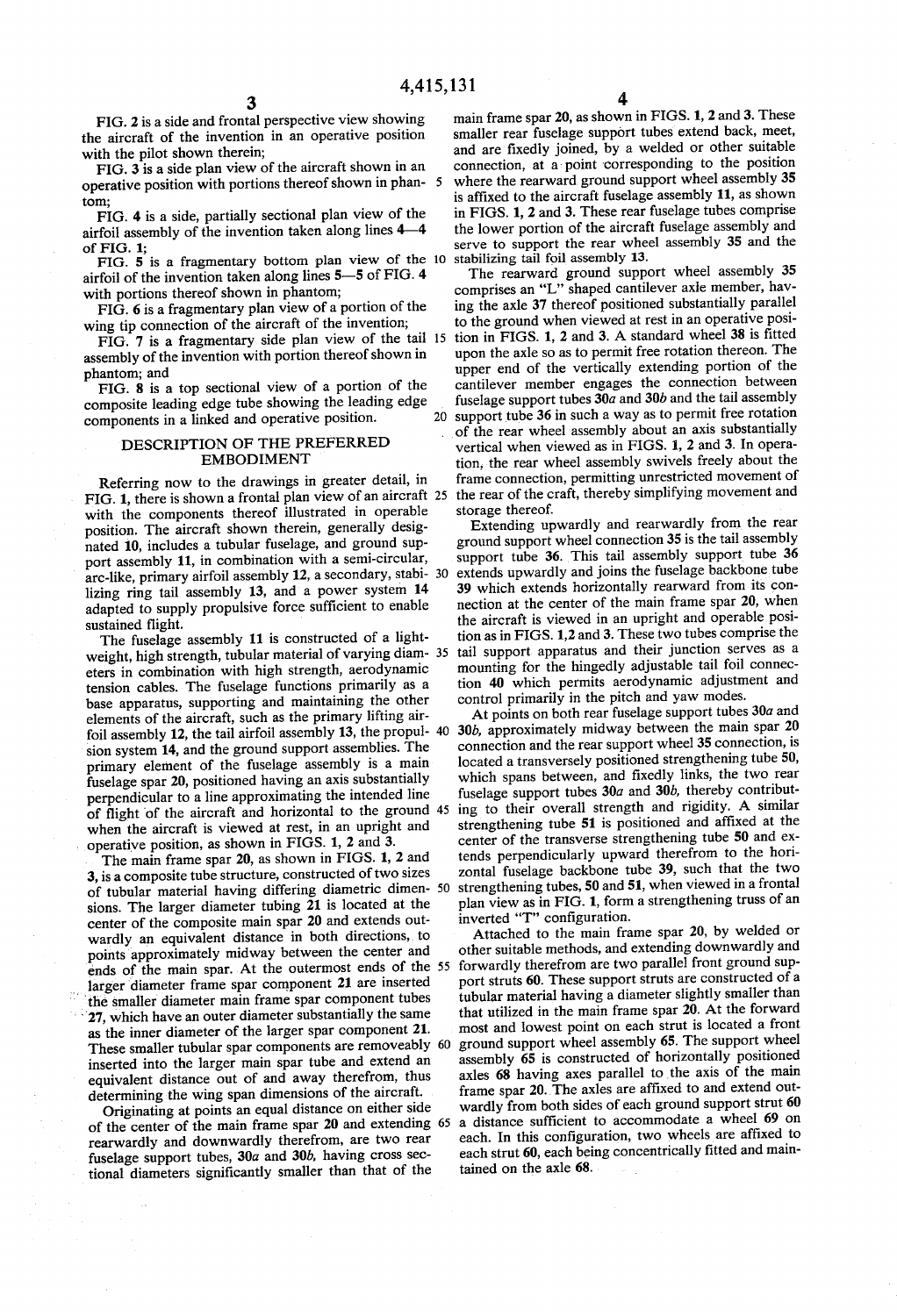At points located on the front ground support struts 60, slightly behind and above the ground wheel assemblies 65, is affixed a transversely positioned support strut cross member 66, as shown in FIGS. 1 and 2. This cross member is affixed to each front ground support 5 strut 60, by welded or other suitable methods, having an axis substantially parallel to the main frame spar 20 and substantially perpendicular to the intended direction of flight. This cross bar provides added strength and rigidity to the front ground support assembly in addition to 10 support and control means for the pilot of the craft in the form of a hand grip.

Originating at the center of the main frame spar 20 and extending upwardly and forwardly therefrom is a tension cable support member 70. This support member 15 extends upwardly to a height sufficient to permit unobstructed placement of fuselage retaining cables 75, which eminate from its uppermost end.

The fuselage retaining cable 75, eminating from the cable support member 70, extend, therefrom to points, 20 slightly inside the outer most ends of the main frame spar 20 designated 101, to points slightly inside of the transition point between the larger and smaller diameter main spar component tubes designated 102, to points corresponding with the point of connection between 25 both front ground support struts 60 and the ground support cross bar 66 designated 103 and to the point 104 located at the junction of the rear fuselage support tubes 30a and 30b, the tail assembly support tube 36 and the rear support wheel assembly 35. Additional cables ex- 30 in an operative side plane view as in FIG. 3. tend from the front ground support strut-cross member connection 103 to; the points slightly inside the outermost end of the main frame spar, 101; the points slightly inside the large-small main frame spar transition, 102; and the point at the rear support and tail support tube 35. These chord sticks dictate the chord length at varying connection, 104, Cables also link the points designated 105 corresponding to the connection between the rear fuselage support tubes, 30a and 30b, and the horizontal, transversely positioned strengthening tube 50 with the points 101 slightly inside the outerwing tip ends and the 40 points 102 slightly inside the tube size transition on both sides of the main frame spar 20. Finally, two cables originate from the hinged tail assembly connection 40 and extend forward to the points slightly inward of the tube size transition on the main frame spar 20 designated 45 97 for each chord stick needed, as shown in FIG. 4. One 102

At the outermost ends of the composite main frame spar 20 are wing tip connections 79 linking the main arc-like airfoil assembly 12 with the fuselage assembly 11. Extending perpendicularly downward from these 50 wing tip connections, are wing tip support wheel assemblies 80. Each such wheel assembly is comprised of a vertically positioned support tube 81, fixed at its upper most end to the wing tip connection 79 and having at its lower end a small cantilevered wheel assembly 82. The 55 wheel assemblies 82, when in an operative position as shown in FIGS. 1, 2 and 3, are positioned slightly above the plane determined by the two front wheel assemblies 65 and the rear wheel assembly 35, such that they will contact the ground only upon tipping of the aircraft or 60 substantial warpage or bending of the main frame spar 20  $\sim 25$ iste uk

Extending upwardly from the wing tip connections 79 at both ends of the main frame spar 20 is an arcshaped, leading edge wing tube 90, comprised of a plu-65 rality of tube segments 91 linked together into one composite leading edge tube. This composite leading edge tube 90, when assembled, has its ends affixed to the

frame assembly 11 at the wing tip connections 79 and assumes a "D" shape when viewed in a frontal plane view as in FIG. 1. The semi-circular arc-shape defines a plane substantially perpendicular to the desired direction of flight and has a radial axis substantially parallel to the horizontal fuselage backbone tube 39.

As with the other tubular components utilized in the aircraft, the leading edge tube segments 91 are constructed of a high strength, lightweight material fastened together by connecting barrels 92 and linking bolts 106 as shown in FIG. 8. In this configuration, the composite leading edge tube 90, independently resists rearward deflection and warpage due to the dynamic forces of the air during flight.

Additional resistance to rearward deflection of the composite leading edge tube 90 is provided by additional wing support members 110, shown in FIGS. 2, 3 and 6, attached to the leading edge tube 90 at points slightly above the wing tip connections 79 and directly behind the leading edge tube 90, when the invention is viewed in a frontal plan view as in FIG. 1. These wing support members 110 extend downwardly and rearwardly from their connection with the leading edge tube 90 to points of attachment on horizontal rearwardly extending portions 111 of the wing tip connection assemblies 79. The wing support members 110<sup>th</sup>in combination with the leading edge tube 90 and the rearwardly extending wing tip connection portions 111 form a triangular wing support assembly when viewed

At symmetric and Varying distances around the leading'edge tube 90 are points corresponding to the leading edge component tube connections at which are located hingedly attached variable length chord sticks 95. points on the wing arc with the maximum length chord stick located at the crest of the arc-shaped leading edge tube 90 and the shortest chord stick being positioned at a point slightly above the wing tip connection 79.

As noted above, the chord sticks 95 have telescopic length adjustment, such that the wing chord dimensions can be readily changed to afford the desired aerodynamic qualities. This telescopic length adjustability is attained through the use of two chord stick tubes 96 and of the component tubes 96 is larger, having an inside diameter equivalent to, or slightly larger than, the outer diameter of the smaller tube 97, such that the smaller tube 97 can slide concentrically within the larger tube 96. At various points on both component tubes corresponding pin or bolt holes 98 are located, such that the bolt or pin 99 can be inserted therethrough fixing the smaller inner tube 97 relative to the larger outer tube 96. In this way, numerous chord lengths are attainable with each chord stick, while allowing ready alteration thereof.  $\sim$ 

The chord sticks 95 are affixed to the leading edge tube 90 by clevis pin connection 115 which in turn is affixed to sleeve 94 as shown in FIGS. 4, 5 and 8. The clevis pin 116 thereof having an axis substantially vertical, thereby permitting only horizontal planar rotation of the chord stick 95 about the pin axis. In this manner, the chord sticks 95 are horizontally and vertically moveable allowing them to swing down or "luff" in zero wind speed as well as permitting ease of assembly. Affixed to the leading edge tube 90 and extending rearward therefrom, over the telescopic chord sticks 95, is the fabric-like wing skin material 120. This wing skin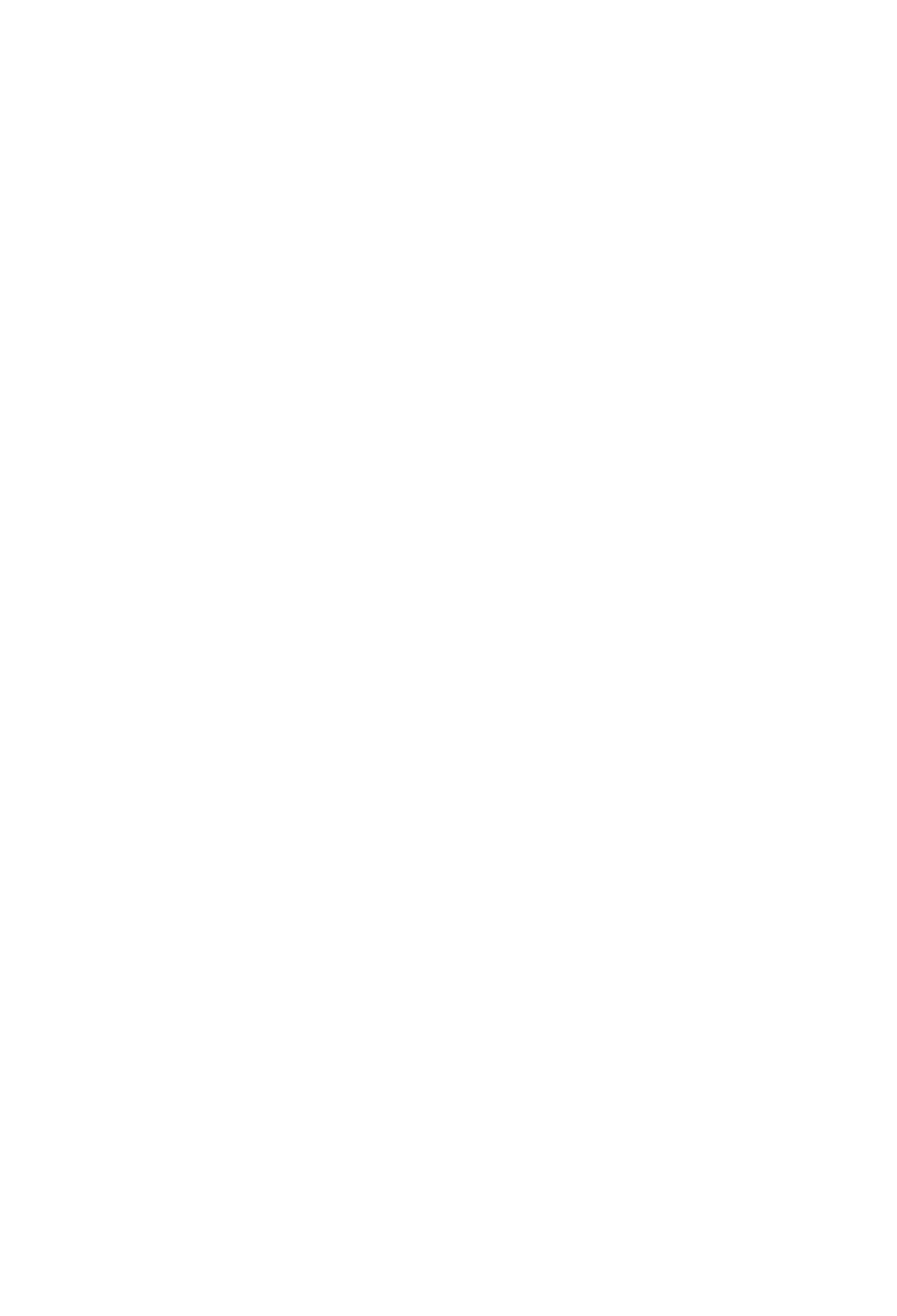forms a canopy over the aircraft, having its greatest chord length at the top or crown of the leading edge tube arc and diminishing to a chord length of zero at points slightly above the wing tip connection 79, as shown in FIGS. 1, 2 and 3. This skin material, when 5 tensioned by the dynamic forces of the air, assumes the desired airfoil configuration which creates the needed aerodynamic lift for sustained flight.

As shown in FIG. 4, the wing skin 120 is attached to the leading edge tube 90 by folding over it, forming a 10 tube-like cuff 121 through which the leading edge tube is inserted. This tunnel-like cuff is maintained by sewing, or affixing by other appropriate means, the front skin edge to the skin at a point, 122, behind the leading edge tube 90, as also shown in FIG. 4.

The skin material extends rearward from this cuffed connection 121, over the chord sticks 95, to the trailing edge of the wing skin 125. At the trailing edge the wing skin is formed into a cuff 127, similar to that at the 20 leading edge 121, which serves both as a wing skin reinforcement and a connection for the trailing end of the chord sticks 95.

The trailing edge connection is very similar to that shown at the leading edge, however, instead of a contin-25 uous arc-shaped frame member being inserted into the cuff tunnel as is done with the leading edge tube 90, smaller non-continuous batten segments 128 are used to anchor the rearward ends of the chord sticks 95 in the cuff tunnel of the wing skin trailing edge 127, as shown าก in FIGS. 1, 3, 4 and 5. These batten segments extend perpendicularly out a short distance from the end of chord sticks 95 forming a "T" shaped structure, but not so far as to come in contact with the batten segment of the adiacent chord sticks, as shown in phantom in  $_{35}$ FIGS. 1, 3 and 5.

These batten segments 128 are attached to the trailing end of the chord sticks 95 by a clevis pin connection 118 similar to that shown in the leading edge connection. The axis of the clevis pin 119 is substantially parallel to  $_{40}$ the pin axis of the leading edge clevis connection 115.

At the lower ends of the wing skin canopy, slightly above the wing tip connections 79, the wing skin chord length diminishes to zero. At or slightly above this lowest point, an incidence angle adjustment cable 130 is 45 rods extend rearward from the tail spoke connections fixedly attached to the reinforced wing skin trailing edge 125. This adjustment cable is routed from this connection around a pulley 131, shown in FIG. 6, attached to the wingtip connection 79, to a position on the front ground support struts 60 which is easily reached  $50$ by the pilot when situated in an operative position. By tightening or loosening both ends of this cable, the reinforced trailing edge of the wing skin 125 is tightened or loosened and accordingly, the incidence angle of the airfoil, formed by the wing skin 120, can be al- 55 tered, thereby changing the flight characteristics of the craft as desired.

At the junction of the tail assembly support tube 36 and the fuselage backbone tube 39, is located a tail assembly connection joint 40, hingedly linking the tail 60 assembly 13 to the frame assembly 11. The tail assembly connection joint 40 of the preferred embodiment shown in FIG. 7, comprises a hinge having a single axis of rotation lying horizontally perpendicular to the fuselage backbone tube 39. The hinged connection permits only 65 segment of the vertical tail spoke 153 with the circular rotational movement in the vertical plane perpendicular to the ground when the aircraft is viewed in an operative position as shown in FIGS. 1, 2, 3 and 7.

Alternatively, a universally adjustable connection would be utilized in place of the hinged connection 40, allowing movement or adjustment to the tail assembly 13 about a plurality of axes or planes.

The tail assembly 13 of the preferred embodiment is of a tube-like configuration having its radial axis generally aligned parallel with the intended line of flight of the aircraft, as shown in FIGS. 2 and 3. The assembly is constructed of a light-weight skeletal frame structure 140, covered by a fabric envelope 151 of material identical or similar to that utilized in the primary arc wing 12 assembly.

At the leading edge of the tail assembly frame structure is a tail assembly leading edge tube 150 which is 15 formed into a circular configuration having a cross-sectional diameter significantly smaller than the diameter formed by the main airfoil leading edge tube 95. The circular tail leading edge tube 150 is attached at its radial center to the hinged tail assembly connection 40 by radial spokes 153 which eminate from the tail assembly connection 40 and extend therefrom to the tail assembly leading edge tube 150 as shown in FIG. 2. As also shown in FIG. 2, the tail spoke apparatus of the preferred embodiment consists of two sets of spoke members, one set having a vertical axis substantially perpendicular to the ground and the other set being horizontal having its axis substantially perpendicular to the vertical spokes. In combination the two spoke sets form a "cross" defining a vertical plane oriented substantially perpendicular to the desired direction of flight as shown in FIGS. 1, 2 and 3.

The radial tail spokes 153 are affixed to the tail assembly leading edge tube 150 by a suitable connection 154 affording fixed engagement as well as ready removal, thereby permitting simplified assembly and disassembly.

Attached to and extending perpendicularly rearward from each tail spoke leading edge tube connection 154 are lightweight tail envelope support rods 155. These envelope support rods are fixedly attached to the tail spoke connections 154 so as to retain, at all times, their perpendicular orientation relative to the plane determined by the tail spoke assembly thereby retaining the desired tubular tailfoil shape.

As shown in FIGS. 3 and 7, the envelope support 154 to the trailing edge of the tail foil envelope 156. At the trailing end of each envelope support rod is a trailing edge "T" member 157, the arms of which extend perpendicularly a short distance away from the support rods, along a line approximating the circular trailing edge as shown in FIG. 7.

The fabric envelope 151, which covers the tail assembly support structure, attaches thereto in much the same way as does the wing skin 120 on the primary arc wing 12. Both the leading and trailing edges have folded cuffs 160 and 161, into which are inserted the tail assembly leading edge tube 150 and the trailing edge "T" members 157, as shown in FIGS. 3 and 7. The tail envelope material is tightly fitted to the tail assembly structure and unlike the main arc wing, it does not require the dynamic air forces to form it into its operative aerodynamic shape, although such forces do augment its shape somewhat.

At or slightly above the connection linking the lower tail leading edge tube 150 is located a tail assembly control rod 167. This control rod is hingedly attached either to the vertical tail spoke 153, the leading edge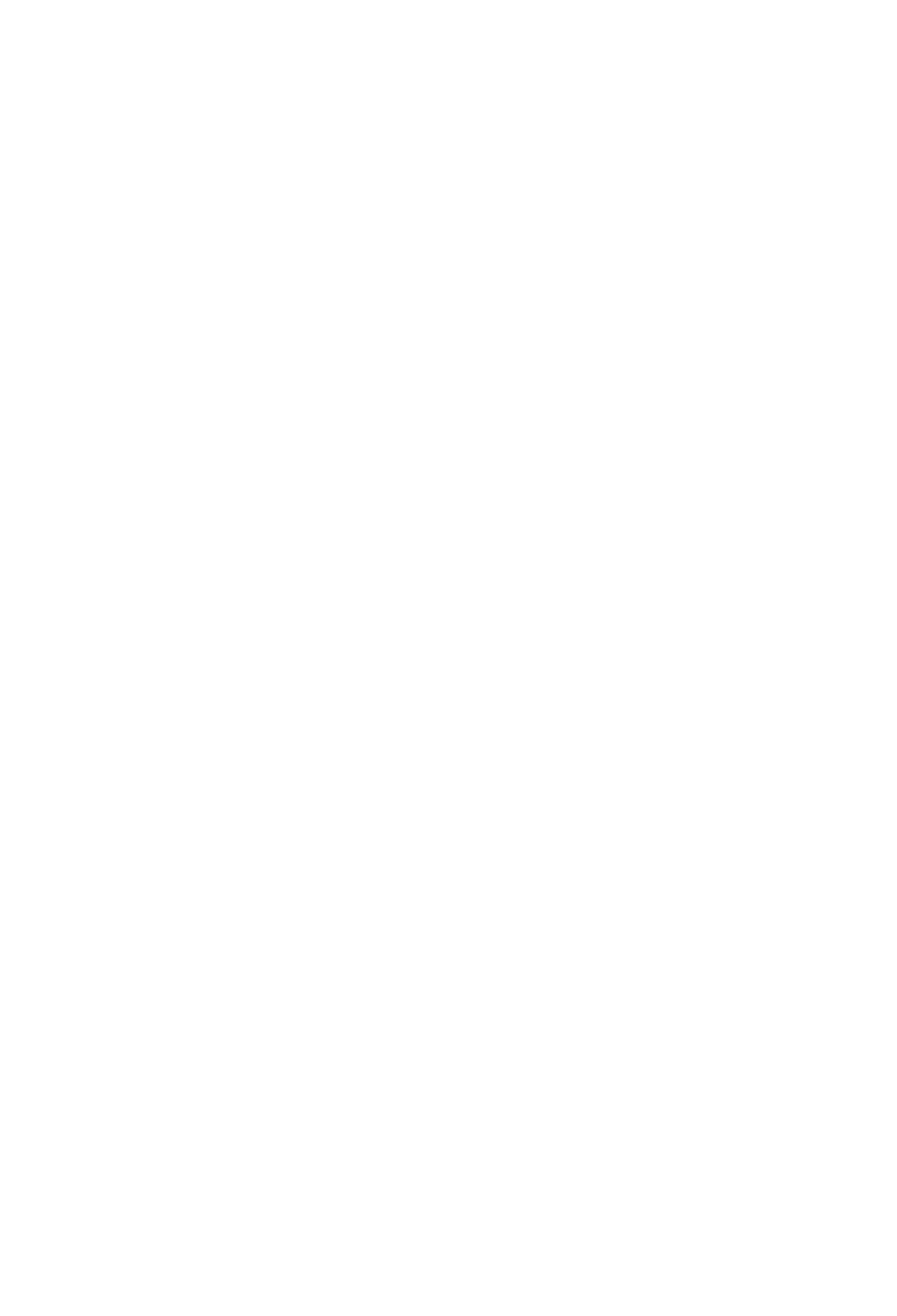tube 150 or the connection 154 linking the two, and extends forwardly or forwardly and upwardly therefrom to an adjustably fixed connection 169 on the tail assembly support tube 36.

The adjustable connection 169 permits the tail assem- 5 bly control rod 167 to be moved either forward or backward, relative thereto, thereby moving the lower edge of the tail leading edge tube 150 and causing the entire tail assembly to hingedly rotate about the hinged tail assembly connection 40. In this way, the vertical 10 component of the tube-like tail assembly's radial axis is adjustably altered to give a desired aerodynamic effect.

The power system of the preferred embodiment. generally designated 14, is centrally located on the main frame spar 20 and consists of a power unit 180, propeller 15 assemblies 181, and a plurality of pulley, belt, and shaft members which transmit the power between the two, as shown in FIGS. 1, 2 and 3.

The power supplying unit 180 of the preferred embodiment is a small, internal combustion engine, 20 mounted at the center of the main frame spar 20 and positioned on top and slightly forward thereof, as shown in FIGS.  $1$ , 2 and 3. The engine 180, is oriented such that the rotating, power transmitting shaft 185 extends vertically upward, having the axis of rotation 25 substantially perpendicular to the main frame spar 20.

Rigidly fixed to the power imparting shaft 185, is a centrifugal clutch rotor 183 which serves to control the power transmitted to the other parts of the system, as a function of engine speed. Also rigidly fitted onto the 30 engine shaft 185, directly atop the clutch rotor 183, is a belt driving sheave member 184. This sheave or pulley member drives the power transmitting belts 186 which extend outward and provide power to the propeller assemblies 181. The propeller assemblies are comprised 35 of a propeller unit 190, a propeller drive pulley 191, a propeller shaft 192 and a bearing mounting assembly 193 affixing the entire propeller assembly to the main frame spar 20.

The propeller unit 190 of the preferred embodiment is 40 positioned behind the main frame spar 20 having a rotational axis substantially horizontal to the ground when viewed at rest at an operable position and perpendicular to the main frame spar 20, as shown in FIGS. 1, 2 and 3.

The propeller shaft 192 extends forward from its 45 connection with the propeller unit along the rotational axis thereof. The shaft extends through the bearing members of the propeller mounting assembly 193 to a point slightly forward of the main frame spar. Rigidly affixed to the forward most end of this forwardly ex- 50 tending portion of the propeller shaft is the propeller drive belt 186. The belts 186 are positioned and tensioned such that when they are rotated around the engine drive pulley 184 a similar rotation is imparted to the propeller drive pulley 191. This rotation is transmit- 55 ted by the propeller shaft through the bearing members of the propeller assembly mounting to the propeller units, resulting in rotation thereof.

Due to the relative positioning of the engine 180 and the propeller assembly 181, the engine shaft 185 and the 60 propeller shafts 192 are misaligned by 90° or substantially perpendicular to each other. As shown in FIG. 1, as a result, the drive belts 186 must undergo a significant twisting to successfully link the engine drive pulley 184 with the propeller drive pulleys 191.

To facilitate the required belt twisting, as well as to insure trouble free operation, two sets of drive belt idler pulleys are installed on the main frame spar 20, one set

on either side of the power unit 180. The first such idler pulley of each set is located slightly outside the engine until 180, on top of the main frame spar 20, having a vertical axis of rotation. The pulley is rigidly affixed to the main frame spar by a suitable mounting assembly and is aligned at the same horizontal height as the corresponding drive pulley 184 on the engine shaft.

These inner idler pulleys serve to tension and align the drive belt 186 as it leaves and enters the drive pulley assembly.

Located outward from the inner idler pulley along the main frame spar approximately midway between the engine 180 and the propeller assembly 190 is the second idler pulleys 198 of each set which is rigidly affixed to the main frame spar by suitable mounting methods. These second idler pulleys have rotational axes substantially parallel to the axis of the propeller shafts and substantially perpendicular to the rotational axis of the inner idler pulleys 197. In this position, the drive belts, upon leaving the drive pulley 194 and passing over the inner idler pulley 197, must undergo the required 90° twisting prior to engaging this pulley, in order to align properly therewith. Upon passing over the top of this second idler pulley, the drive belts 186 are sufficiently twisted and properly situated to engage the propeller drive pulley 191 in the most efficient and trouble free manner, thereby reducing the operational problems encountered with twisted belt drive mechanisms.

In operation, the drive belts 186 are positioned in such a way as to drive the propeller drive pulleys 191 and consequently the propeller units 190 in opposite rotational directions. Such opposing rotation permits the use of larger propellers without any torque reaction problems arising. Additionally, the pulley sizes and propeller configurations are carefully selected to provide the optimum propeller rotational speed and thrust force properties for a desired flight plan.

As shown in FIG. 2, the pilot support apparatus of the preferred embodiment is essentially a translatable trolley mechanism, comprised of a pilot support cable 194, a pilot harness 195 and a trolley wheel assembly 196.

The pilot support cable 194 is securely affixed to both ends of the main frame spar 20 at or about the wing tip connections 79. Sufficient slack is left in the cable 194 such that the pilot, when in an operable position, is suspended below the main frame spar a slight distance above the ground, as shown in FIG. 2. Located upon the pilot support cable 194 is a trolley wheel assembly 196, having trolley wheels aligned with and placed upon the pilot support cable, enabling rolling translation of the trolley wheel assembly along the length of the cable 194. This trolley wheel assembly is securely attached to a pilot harness 195 which is worn by the operator and serves to suspend him below the support cable and trolley wheel assembly as shown in FIG. 2. In use, the trolley wheel assembly and thus the pilot, are translated along the support cable as is desired by the pilot thereof, thereby altering the weight distribution and center of gravity location of the aircraft. By altering these elements, the flight characteristics and flight directions of the craft are altered as well.

While the invention has been described with reference to preferred embodiments, it will be understood by 65 those skilled in the art that various changes may be made and equivalents may be substituted for elements thereof without departing from the scope of the invention. In addition, many modifications may be made to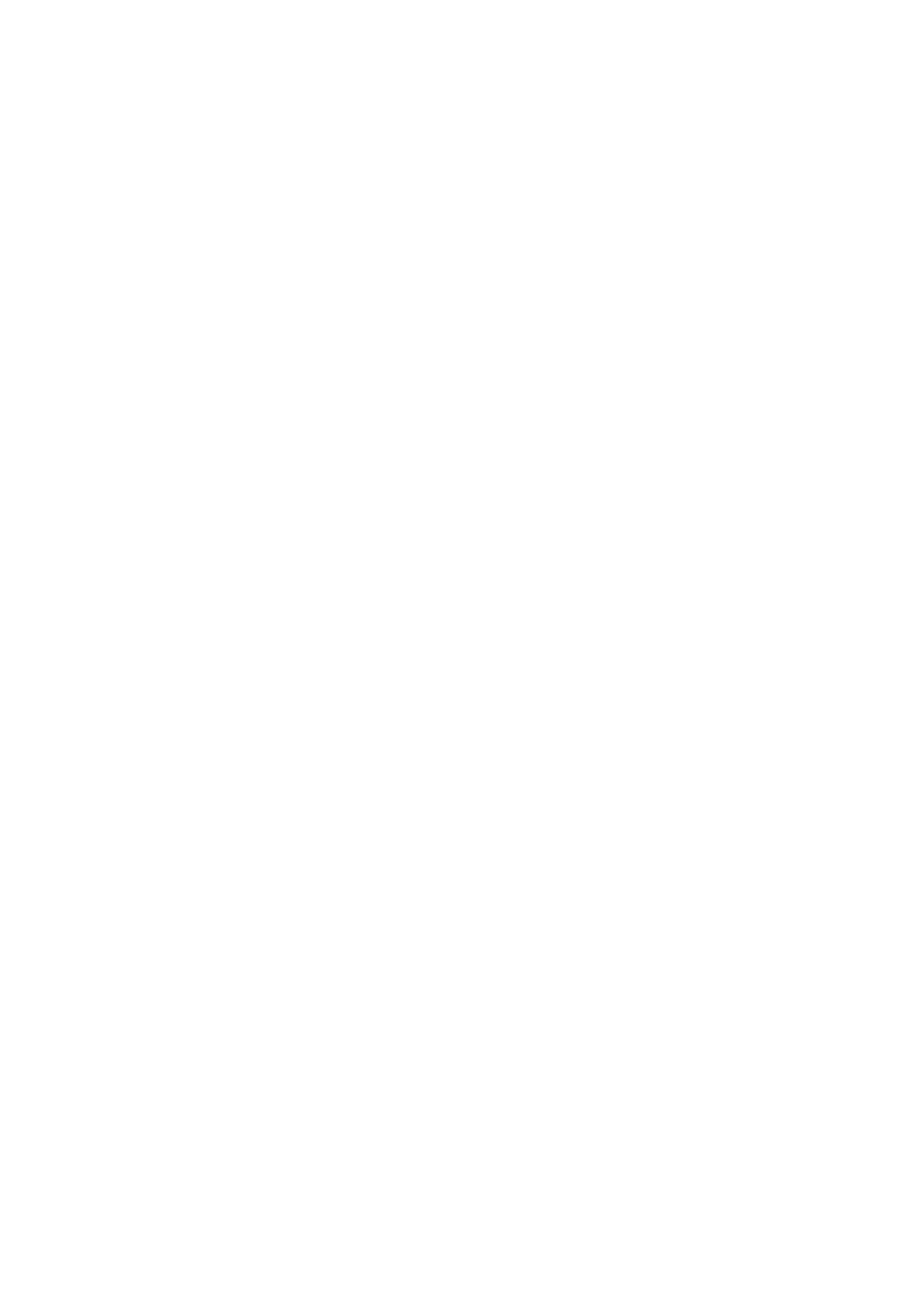$10$ 

adapt a particular situation or material to the teachings of the invention without departing from the essential scope thereof. Therefore, it is intended that the invention not be limited to the particular embodiments disclosed as the best mode contemplated for carrying out 5 this invention, but that the invention will include all embodiments falling within the scope of the appended claims.

What is claimed is:

 $\epsilon_{\rm{max}}$ 

- 1. An aircraft comprising
- fuselage means forming the support structure of an aircraft.
- airfoil means carried by said fuselage means and adapted to provide aerodynamic lift during flight 15 of the aircraft.
- said airfoil means forming a continuous wing surface of an arcuate configuration during flight,
- said continuous wing surface being formed of a flexible, fabric-like, material assuming said configura-20 tion during flight,
- said airfoil means extending upwardly from said fuselage means and having respective ends coupled thereto.
- said wing surface forming an increasing chord length
- from said ends to the upper portion of said airfoil 25 antica. means.
	- said fuselage means includes a plurality of elongated fuselage members coupled to a rigid member to form a support structure having a skeletal frame 30 construction.
	- a airfoil means including a rigid leading edge member to which said material is pivotally attached, and
	- said airfoil means further including a tensioned flexible trailing edge assuming the trailing edge config-35 uration of said wing surface during flight,
	- said airfoil means further including a plurality of airfoil form retaining means for supporting and defining said chord length of said airfoil means,
	- said airfoil form retaining means having means to selectively adjust said chord length at predeter- 40 mined positions along the arcuate configuration of said airfoil means.
	- 2. An aircraft as recited in claim 1, wherein
	- said airfoil form retaining means are hingedly at-45 tached to said airfoil leading edge means.
	- 3. An aircraft as recited in claim 1, wherein
	- said rigid leading edge member including a plurality of separable leading edge component members providing simplified assembly and disassembly and facilitating portability and storage of the aircraft. 50 4. An aircraft as recited in claim 1, wherein
	- said airfoil form retaining means have a plurality of tubular rods hingedly attached to said rigid leading edge member and extending horizontally and per-55 pendicularly rearward therefrom.

5. An aircraft as recited in claim 1, wherein

- said wing surface has a variable surface area as a function of position upward from said ends of the airfoil means.
- 6. An aircraft as recited in claim 5, wherein
- said wing surface area has a maximum value at the apex of said airfoil means and a minimum value at the connection between said airfoil means and said fuselage means.
- 7. An aircraft as recited in claim 1, wherein 65 said wing surface has an adjustably tensioned trailing
- edge for providing a controllably adjustable angle of incidence of said airfoil means.

8. An aircraft as recited in claim 1, further including second air foil means coupled to said fuselage means for providing in-flight stability and control,

a second leading edge member defining the cross-sectional configuration of said second airfoil means,

- said second leading edge member being hingedly attached to said aircraft fuselage.
- 9. An aircraft as recited in claim 8, wherein said second airfoil means includes.
- a plurality of airfoil form retaining members for defining the chord length of said second airfoil means,
- said form retaining members being attached to said second leading edge member and extending perpendicularly rearwardly therefrom.

10. An aircraft as recited in claim 9, wherein said second airfoil means includes,

- an airfoil fabric envelope forming an airfoil surface skin,
- said airfoil fabric envelope being adapted to fit tautly over and to attach to said leading edge means and said airfoil form retaining members.

11. An aircraft as recited in claim 8, wherein

said second leading edge member has a circular configuration with a radius significantly smaller than the radius of curvature of the arcuate configuration of said other airfoil means.

12. An aircraft as recited in claim 1, wherein said aircraft further includes,

a propulsion system for providing the requisite aerodynamic force to enable sustained flight.

13. An aircraft as recited in claim 12, wherein said propulsion means includes,

- a power source for supplying the required power to said propulsion means,
- said power source being affixed to said aircraft fuselage.

14. An aircraft as recited in claim 13, wherein said propulsion means includes,

a pair of rotor means for creating an aerodynamic slipstream from the energy provided by said power source.

15. An aircraft as recited in claim 14, wherein said propulsion means includes,

- power transmission means for transmitting power from said power source to said rotor means,
- said power transmission means having a plurality of pulley means for tensioning and directing the transmission of power between said power source and said rotor means.

16. An aircraft as recited in claim 15, wherein said power transmission means includes,

a plurality of sheave means for providing engagement means between said power source and said rotor means.

17. An airfoil adapted to be supported on an aircraft fuselage comprising,

- an airfoil means forming a continuous wing surface of an arcuate configuration during flight,
- said airfoil means extending upwardly from said fuselage means and having respective ends coupled thereto.
- said wing surface forming an increasing chord length from said ends to the upper portion of said airfoil means.
- said airfoil means includes rigid airfoil leading edge means for rigidly forming and defining the arcuate configuration of said airfoil means,

60